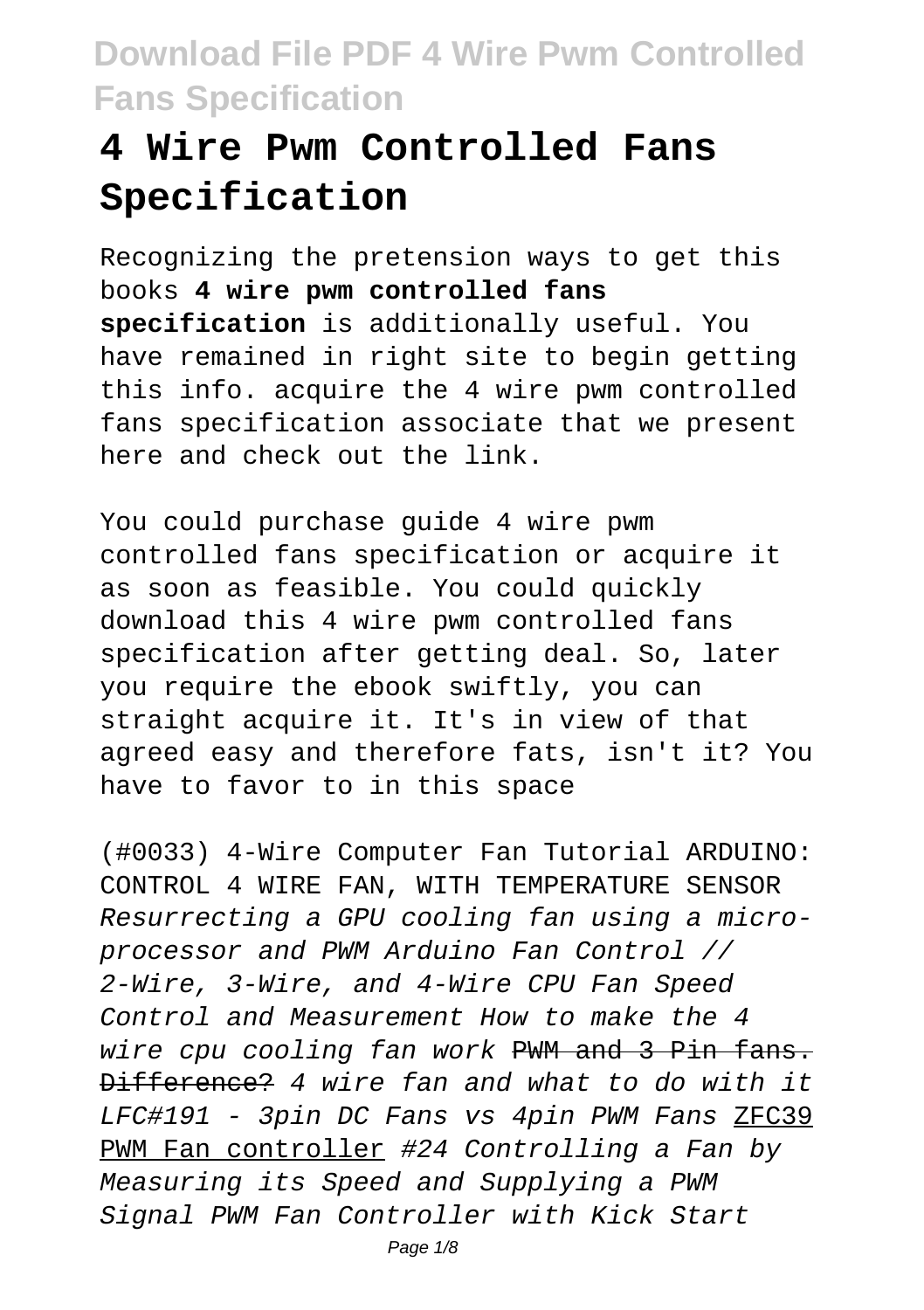feature (for 4 wires pwm fan)

What's the Difference Between 3-Pin and 4-Pin Fans?Temperature Controlled DC Fan / Simplest Thermistor Circuit on YouTube ? TOP 5: Best Fan Controller 2020 Top 5 Best Fan Controller Hub How to wire PC fan to wall wart power supply **High Speed Engine Fan Override Mod** PWM Fan Splitter (synchronizes 11 PWM fans with CPU usage) H440 200 CFM | 120mm Sunon Fan will blow your doors off! **PWM Fan Splitter Cable By Noctua (NA-SYC1)** How To Convert A 3 PIN Into A 2Pin Fan **How to Install an Electronic Fan Controller** megasquirt pwm speed control how to with a junkyard volvo fan. How ECM Controls Cooling Fans

PWM Controller Fan Motor Hookup#138 Variable Speed Cooling Fan for Raspberry Pi using PWM and PID controller A FAN HUB REVIEW - 10 fans in 1 hub!

Thermaltake Commander FP PWM Fan Hub Unboxing - How to Control Fan RPM SpeedDIY Arduino PWM PC Fan Controller (Part 1) [Prototype] #0000 What is Pulse Width Modulation? 4 Wire Pwm Controlled Fans

Modulation (PWM) control signal on the 4-wire fan interface. The introduction of 4 wire PWM controlled fans is a means to reduce the overall system acoustics. The expectation is a 4 wire PWM controlled fan when properly implemented will be significantly quieter than a similar 3 wire fan. §

4-Wire Pulse Width Modulation (PWM)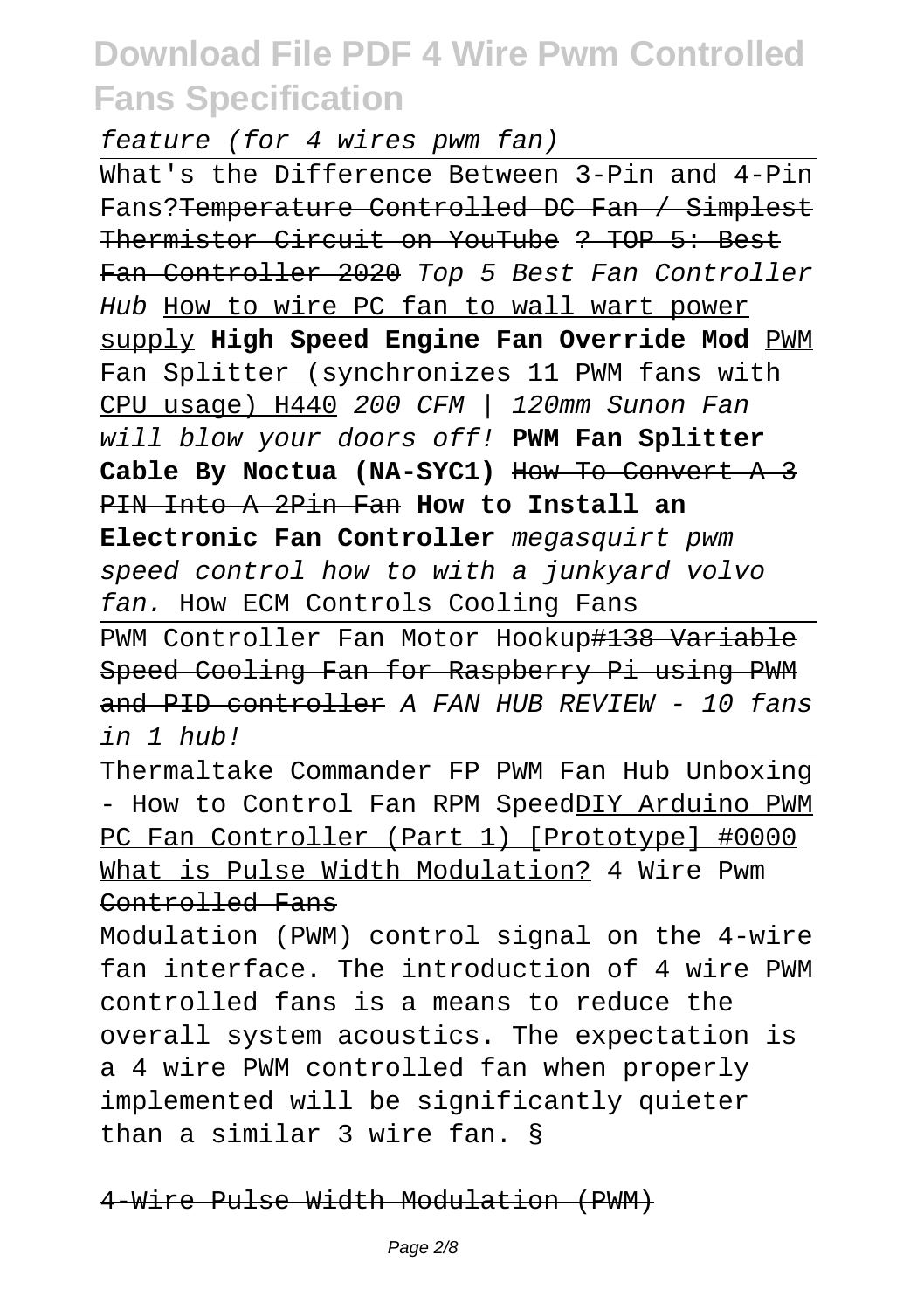#### Controlled Fans ...

The 4-wire fans have a PWM input, which is used to control the speed of the fan. Instead of switching the power to the entire fan on and off, only the power to the drive coils is switched. The PWM signal drives the fan directly; the drive FET is integrated inside the fan.

4 Wire PC Fan - ElectroSchematics.com I simply want to control a 4-wired fan (or maybe several) with an Arduino board. There is some information out there. Many projects that use a temp sensor, but never the most simple thing: control the speed of the fan.

4-Wired Fan Control (PWM) - Hackster.io The third type of fans that use four wires are PWM fans and that is what will be discussed in this article, along with PWM pumps. PWM (Pulse Width Modulation) or modulation with the width of an impulse, is a widespread term in the world of electrical engineering. It has a broad range of application, like in the field of telecommunications, audio equipment, servo motors, etc. Interesting for us enthusiasts is the application of PWM in voltage regulation.

What is PWM and how does it work? - ekwb.com Wakauto RGB Fans 120mm 3 Pack 5V PWM LED 120mm Case Fan for PC Cooling Super Silent,RGB Fans with Controller 12V RGB Fan Page 3/8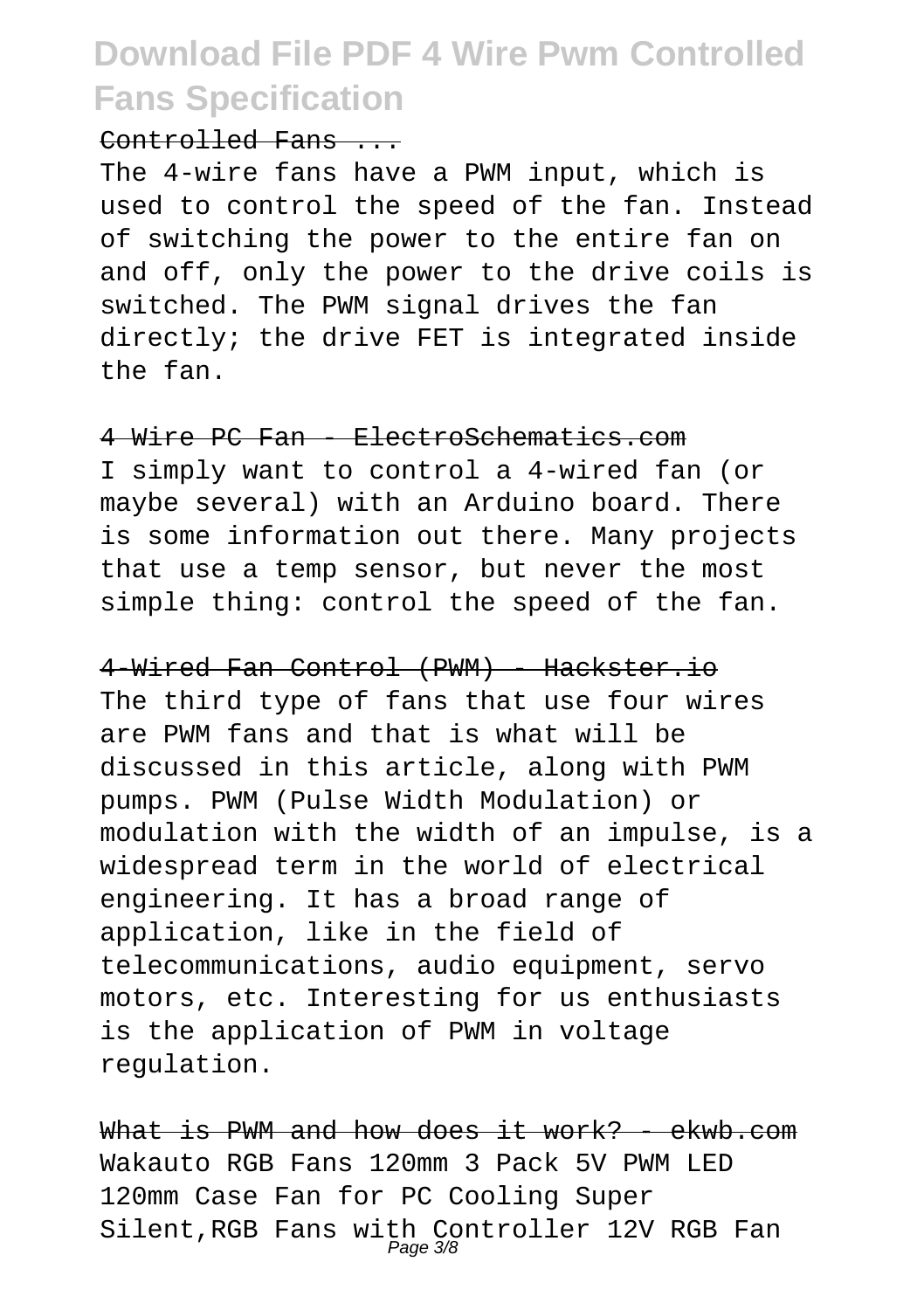120mm 6 Pin Controller with Remote Control 4.3 out of 5 stars 7 £24.93 £ 24 . 93

#### Amazon.co.uk: PWM Fan Controller

For 4-Wire Pulse Width Modulation (PWM) Controlled Fans The PWM signal from the motherboard sources 5V during the on state of the pulse, otherwise it's pulled to ground. The tacho signal from the fan sinks to ground for every revolution, the input on the motherboard is pulled high. 3-pin fan and 4 pin motherboard connector compatibility:

### Motherboard 4 pin CPU PWM fan connector pinout diagram ...

Most commonly, the BLDC fans used in thermal management have four wires, although older designs may have three or two wires. 4-wire fan basics. The four wires of a BLDC fan are power, ground, tachometer output, and PWM input. A typical 4-wire brushless DC fan is shown in Figure 1 .

#### Using a programmable system-on-chip for fan control ...

Where-as PWM fans are 4-pin/4-wire, with the 4th wire being for PWM. In order to make use of a fan with PWM, your motherboard needs a PWM header as well as software to interpret the digital signal. Most newer motherboards have at least one 4-pin PWM header. A PWM fan works by essentially switching the fan on and off very quickly.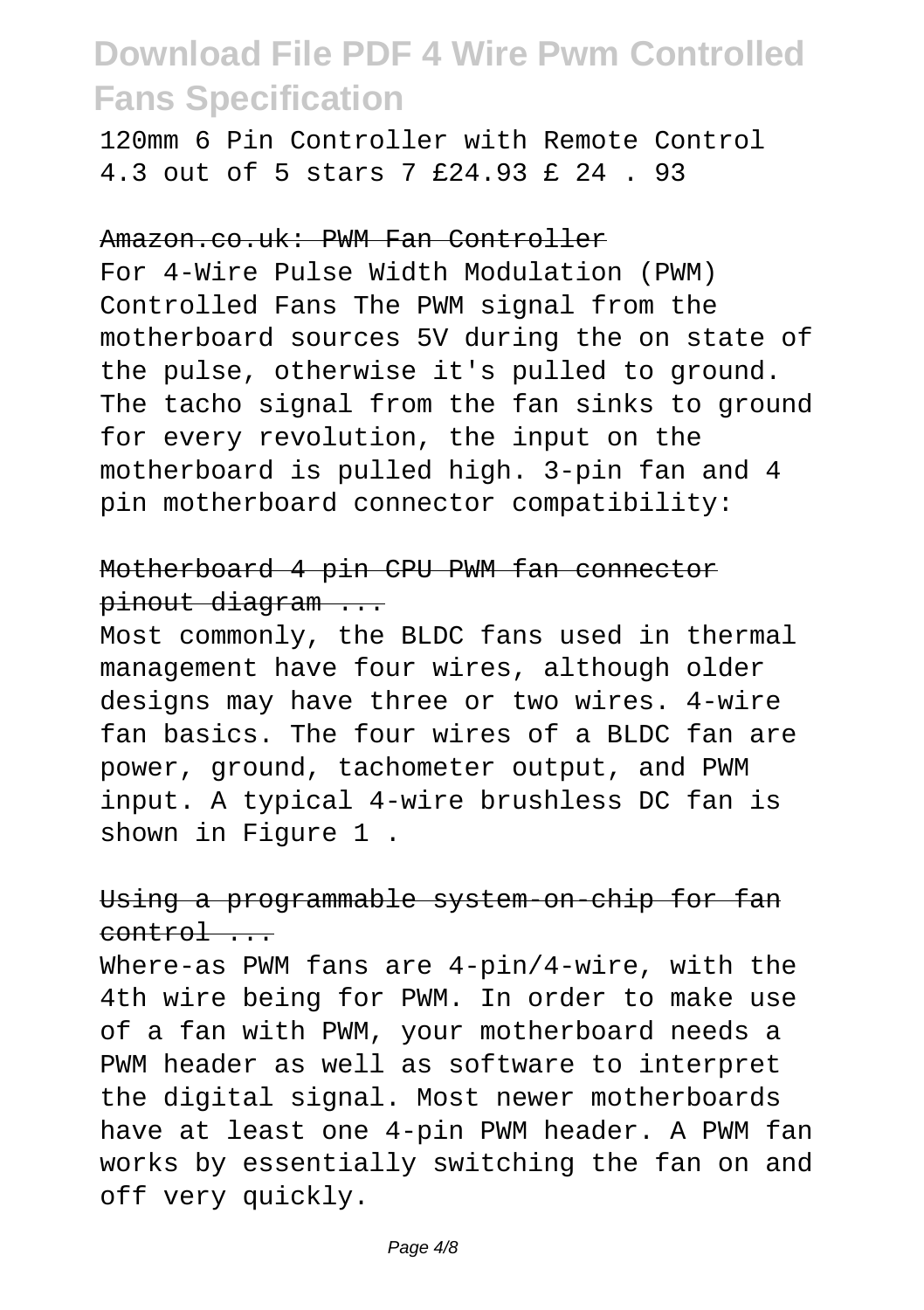PWM Fan vs DC Fans: Which is Best? - iLounge PWM Regulated Fan Based on CPU Temperature for Raspberry Pi: Many cases for Raspberry Pi come with a little 5V fan in order to help cooling the CPU. However, these fans are usually pretty noisy and many people plug it on the 3V3 pin to reduce the noise. These fans are usually rated for 200mA which is pretty h…

#### PWM Regulated Fan Based on CPU Temperature for Raspberry ...

In addition to the power, ground, and tach signal, 4-wire fans have a PWM input, which is used to control the speed of the fan. Instead of switching the power to the entire fan on and off, only the power to the drive coils is switched, making the tach information available continuously.

#### Why and How to Control Fan Speed for Cooling  $E$ lectronic  $\qquad$

In the email reply they said "Please review attached page for PWM signal to control speed using pulse width signal input." I'm a bit of a beginner with electronics and can't really make much sense of the attachments, it seems to indicate speed control is done from 500Hz - 5kHz, this doesn't seem to be in the same range (25kHz) that the 4 wire computer fans do PWM on, so I'm not sure I'm on the ...

4 wire fan control - Arduino Forum - Index The EMC2301 is an SMBus compliant fan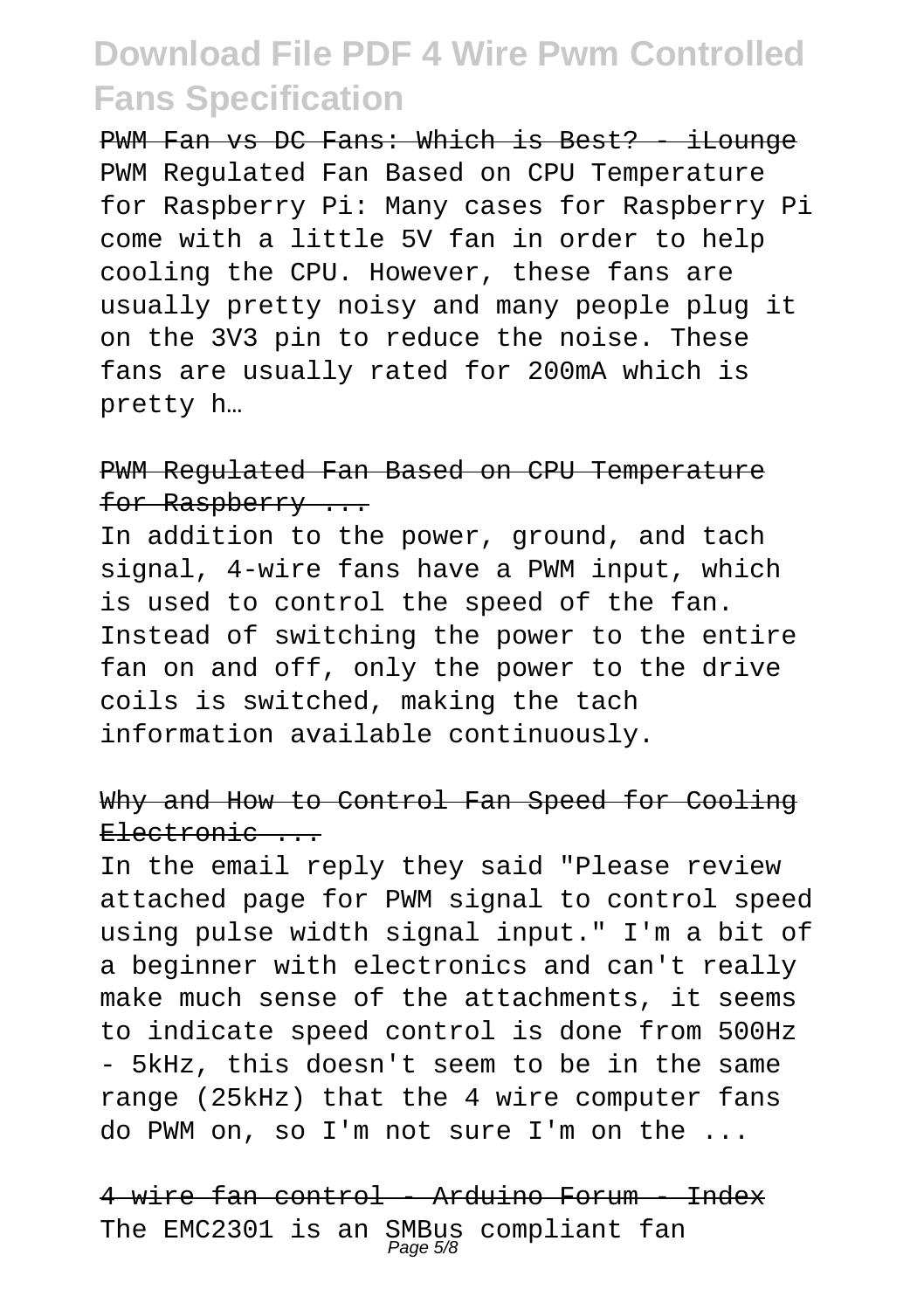controller with a PWM fan driver. The fan driver is controlled by a programmable frequency PWM driver and Fan Speed Control algorithm that operates in either a closed loop fashion or as a directly PWM-controlled device. Each closed loop Fan Speed Control algorithm (FSC) has the capability to detect aging ...

#### EMC2301 - Thermal Management - Closed Fan Controllers

When I'm replacing a single 3pin fan for a 4pin PWM fan I use this controller variant, it has a 2510 3pin connector making it easy to simply plug it in to your 3 pin mobo fan header. All you need to do is configure the controller and plug your PWM fan in to it.

#### 12V DC PWM PC 4 Wire Fan Temperature Speed Controller CPU ...

Pulse-width modulation (PWM) is a common method of controlling computer fans. A PWMcapable fan is usually connected to a 4-pin connector (pinout: Ground, +12 V, sense, control). The sense pin is used to relay the rotation speed of the fan and the control pin is an open-drain or open-collector output, which requires a pull-up to 5 V or 3.3 V in ...

Computer fan control - Wikipedia Access Free 4 Wire Pwm Controlled Fans Specification documents. You can enjoy this soft file PDF in any epoch you expect. Even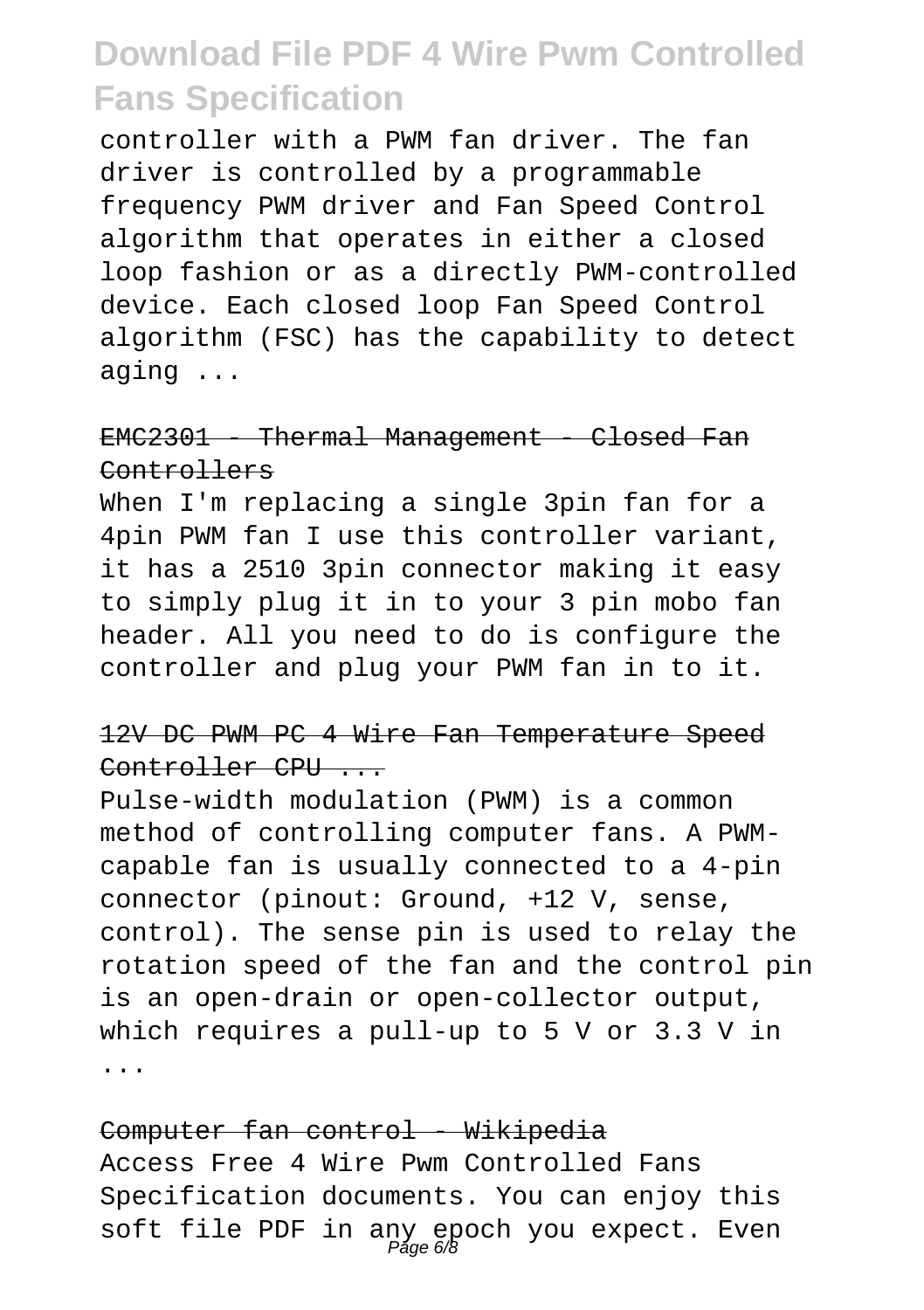it is in received place as the extra do, you can way in the scrap book in your gadget. Or if you desire more, you can entre on your computer or laptop to get full screen leading for 4 wire pwm controlled fans specification.

4 Wire Pwm Controlled Fans Specification

PWM control input signal As specified by Intel (c.f. "4-Wire Pulse Width Modulation (PWM) Controlled Fans", Intel Corporation September 2005, revision 1.3), the square wave type PWM signal has to be supplied to the PWM input (pin 4) of the fan and must conform to the following specifications:

Noctua PWM specifications white paper

A 4-wire fan has power, ground, a tach output, and a PWM-drive input. PWM, in brief, uses the relative width of pulses in a train of on-off pulses to adjust the level of power applied to the motor. A 2-wire fan is controlled by adjusting either the dc voltage or pulse width in low-frequency PWM. However, with only two

Why and How to Control Fan Speed for Cooling Electronic ...

Technically, the 4-wire PC/CPU cooling fan is usually known as "4-Wire Pulse Width Modulation Controlled Fan". The first wire of the white 4-pin fan connector is the ground/common (0V) lead, and the next is the power (+12V) wire. Third one provides the fan speed information (TACHO), and the fourth